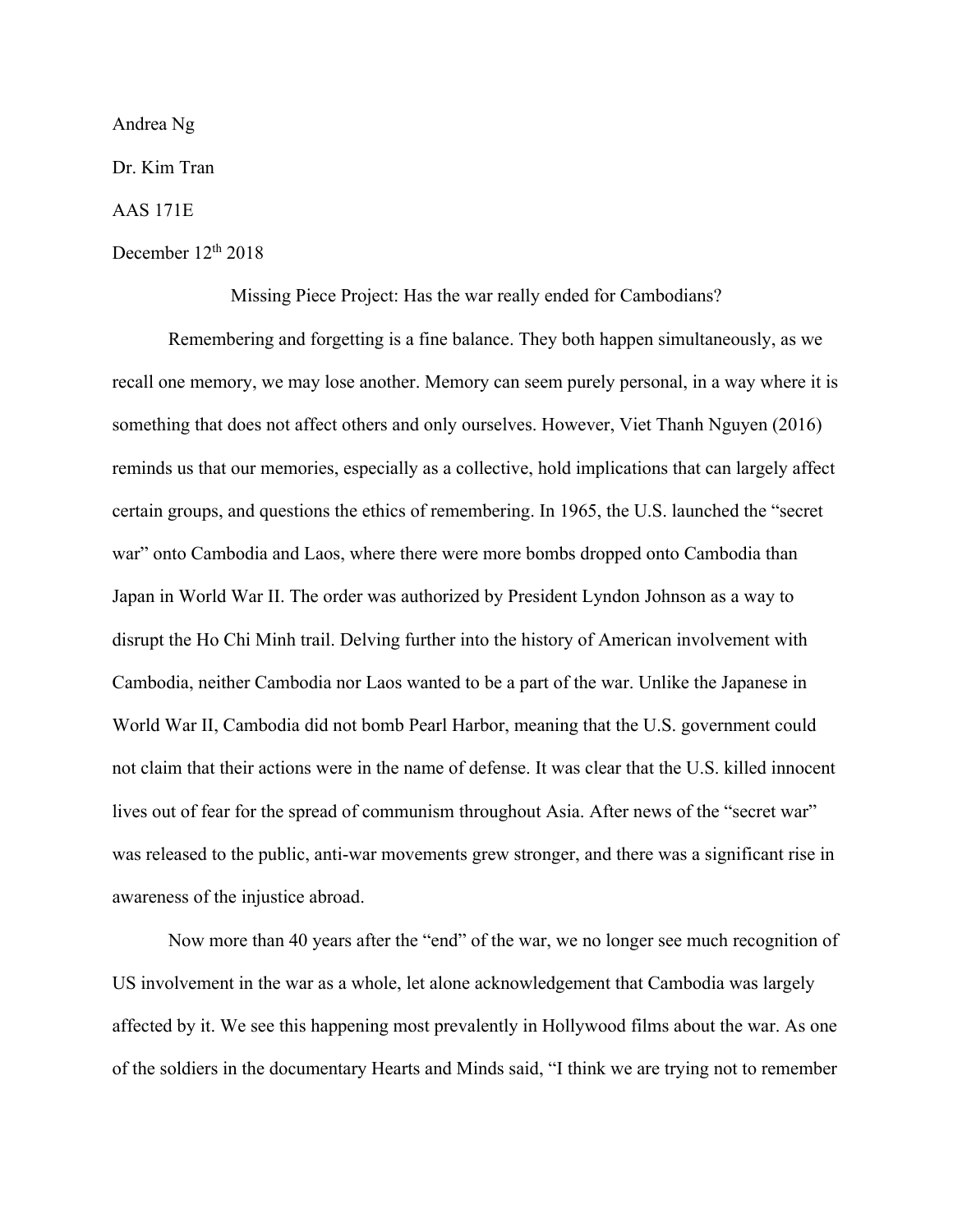[the war]" (Davis, 1974). "We" in this quote originally meant to represent the veterans healing from combat, but it can be argued that the idea has expanded to a nation-wide mindset about the war as a whole. During the  $25<sup>th</sup>$  anniversary of the war in 2000, there were 25 articles published by the Los Angeles Times, and 16 articles published by the Washington Post about the war. Five years later on the 30<sup>th</sup> anniversary, Los Angeles Times only published four articles (Le Espiritu, 2006).

For many survivors and their families, the war is not something that can be forgotten. "I feel like it changed everything" said June Yihouy Bo. June is currently a fourth-year Psychology major and Global Studies minor at UCLA. This year, she is the international student ambassador for Cambodia, where she was born and raised prior to college. Her grandparents immigrated from China to Cambodia when they were young adults, making June a third-generation Cambodian. Both her grandparents and parents experienced the Cambodian genocide. When she was younger, her grandmother once told her a story about her cousin that had a female baby during the war. Their family was struggling financially and it was not rare to find people dying of starvations. Her grandmother's cousin knew that the newborn would not survive for much longer and decided to take matters into her own hands. Without the rest of her family knowing, she killed her baby, and cooked its meat for dinner that night so that they would have more to eat.

The stories of the genocide that June knows were all told to her by her grandmother, as her grandfather rarely ever spoke a word and her father still refuses to answer any of her questions about his experiences. Although June herself never personally went through either, she feels that their everyday lives are clouded with remnants of the war and genocide. After the war officially ended, her grandfather was accused of being a spy and was taken as a Prisoner of War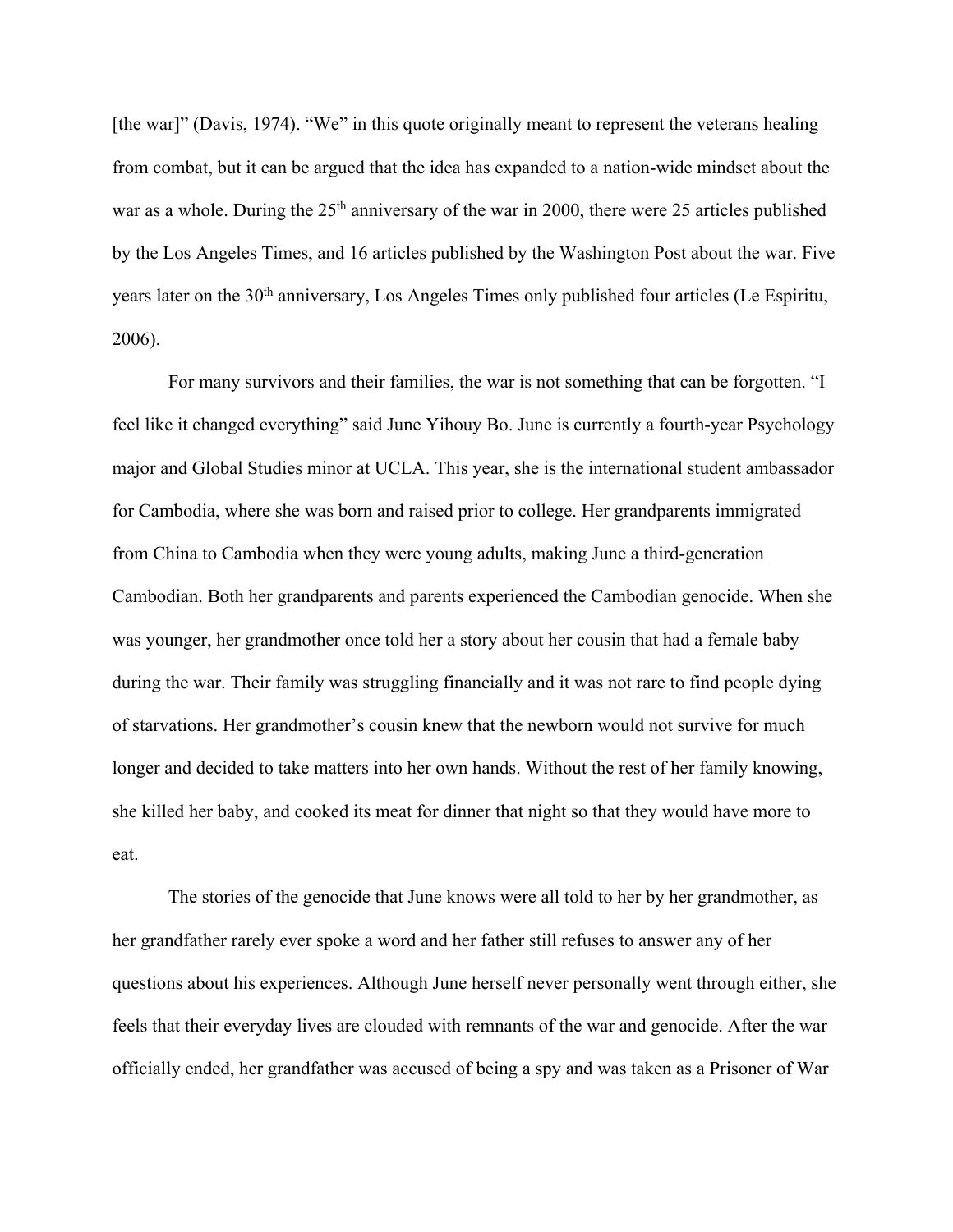by the North Vietnamese, where he stayed at a reeducation camp for 8 years. When he was taken, no one knew what happened. June's grandmother thought he was killed and only found out where he was when he escaped 8 years later and came back to them. June's father was 10 years old when his father disappeared and left his ill mother to take care of 3 children. Even after his father came back, everything was different. He never spoke about what happened to him at the reeducation camp and became a different person according to June's grandmother. In addition to that, he developed a fear of being driven and now refuses to let anyone drive him. This sounded was harmless at first, but one day he drove his youngest son to the market in Cambodia despite being very tired. They got into an accident and his son did not survive. June's father was deeply affected by everything that happened. Being the eldest, he had to take care of everyone and be the breadwinner after his father's disappearance. When asked, June described her father as someone with "broken courage".

"Broken courage", or *Baksbat*, is a common phrase used to describe distress experienced specifically by Cambodians that are still trying to recover from the war, with symptoms like a lack of trust in others, submissiveness, feeling fearful, dissociation, and bring "mute and deaf" (Agger, 2015). It is similar to Post-Traumatic Stress Disorder in America, but it is more specific to the shared experiences of Cambodians and how they experience mental suffering (Chimm, 2013). Studies have shown that common mental disorders are especially common in countries that survived armed conflict (de Jong, Komproe, & Ommeren, 2003). The psychological impact of the war on survivors are ignored. When people measure success of refugees in America, the rhetoric typically used to measure success is through physical accomplishments like high-paying jobs and college degrees (Le Espiritu, 2006). People see the good and choose not to look beyond that.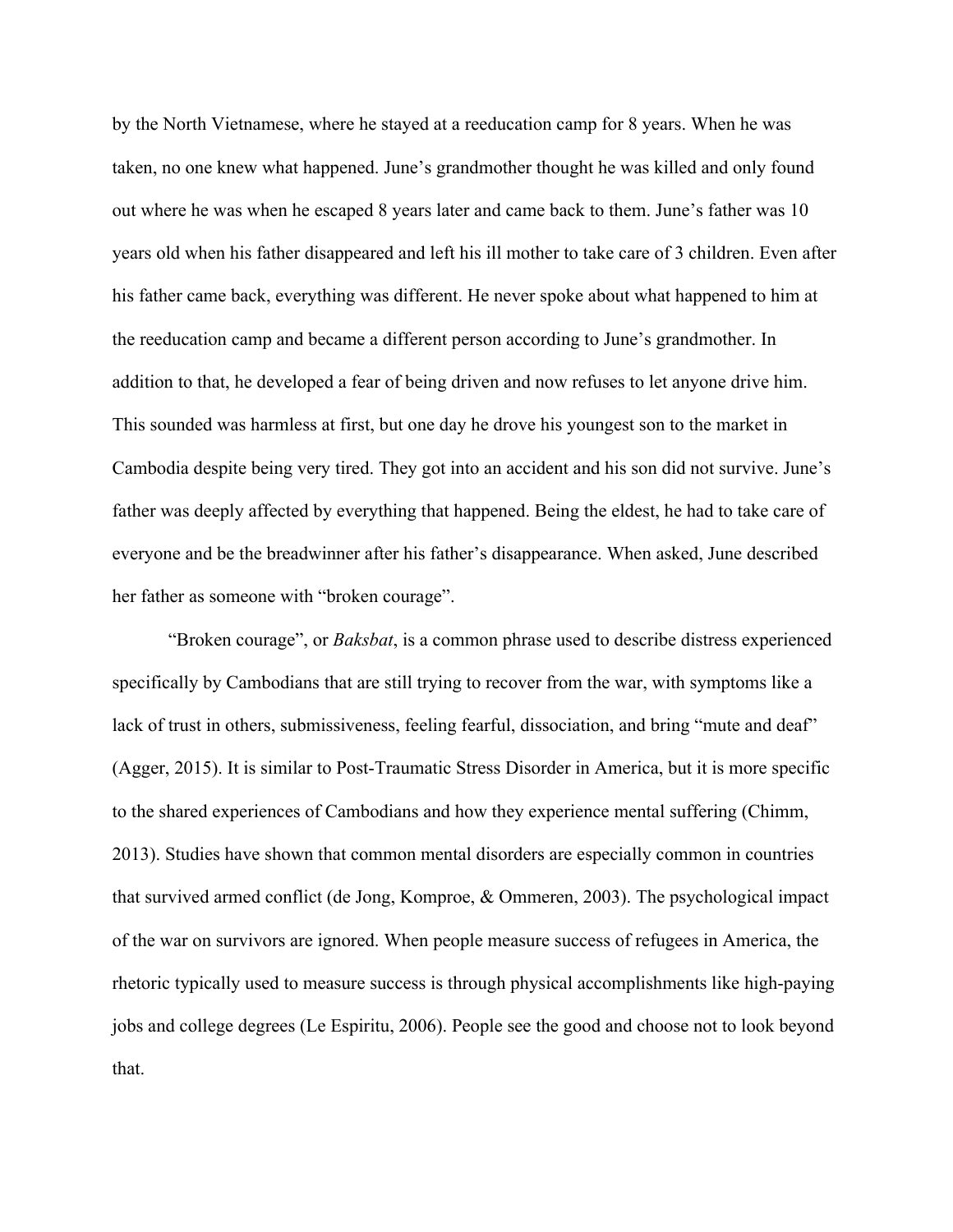The struggles that Cambodians face are not only individual, for those still living in Cambodia, they still have to live with members of the Khmer Rouge ruling their country. After the Vietnamese overthrew Pol Pot and placed an end to the Cambodian genocide, the United Nations (UN) had tried to find ways to bring members of the Khmer Rouge to justice for the millions of lives they took (Chigas, 2000). However, as the years went on, no concrete actions were taken, mainly because the Khmer Rouge had a representative during negotiations. This idea was brought forward to the UN by American representatives because they still saw Vietnam as their enemy, and since the Khmer Rouge were also enemies of the Vietnamese, they worked together (Chigas, 2000). In 1997, the Hun Sen government was formed and a handful of Khmer Rouge commanders were tried. Despite this, only three men have been convicted so far (Mydans, 2017). This is not surprising as Hun Sen, the current prime minister of Cambodia was also once a commander of the regime, and since he has been in power, he proceeded to merge Khmer Rouge forces into the Royal Cambodian Armed Forces (Chigas, 2000). Now that the Cambodian government has former Khmer Rouge members holding high positions of power, which has shown to create large barriers and biases in trials (Mydans, 2017; Wallace, 2017). If the Cambodian government does not convict those responsible for 2 million lives lost, is it possible for citizens to heal?

Bringing the conversation back to the United States, Cambodian refugees are not treated much better. Statistics show that Hmong, Cambodians and Laotian refugees were one of the largest receivers of welfare system as well as the highest rates of poverty (Quintiliani, 2014). When refugees are featured in the news, it is typically of good refugees with success stories of first generation college students or a family that achieved the American dream. In these articles,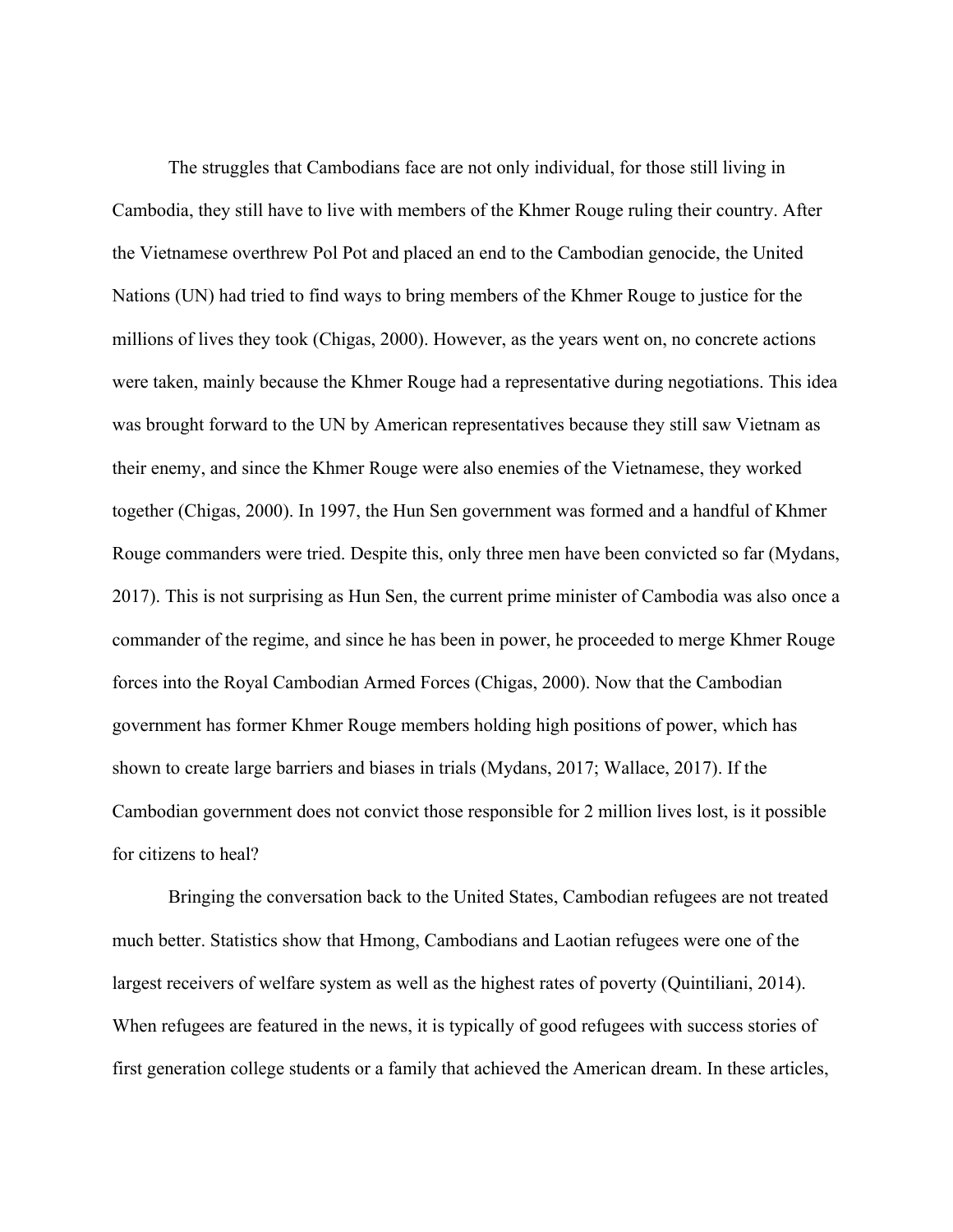the good refugees express how grateful and lucky they are to be in America. These narratives, although may be true experiences of Cambodian Americans, only serve to encourage the "Cambodian syndrome" (Schlund-Vials, 2012). The Cambodian syndrome is a term given to the narrative that erases America's responsibility and part in the Cambodian genocide, and places America as a savior (Schlund-Vials, 2012). Yet, what is rarely spoken about during this conversation are the Cambodians struggling to get by after non-citizens were disqualified from receiving Supplement Security Income (SSI) and federal food stamp programs (Quintiliani, 2014). Another struggle of Cambodian Americans that are left out of the dominant discourse is the deportation of Cambodian refugees that have little to no familial connection to Cambodia. Even though Cambodian government originally opposed the deportation and requested that the agreement be reviewed again due to its inhumane nature, the US embassy in Cambodia pressured the government by not issuing visas to foreign ministry officials and their families until Cambodia ultimately gave in.

The artifact that I want to contribute is a traditional red checkered scarf known as "Kroma". It is known by outsiders as the scarf that is worn by the Khmer Rouge. Before that, it was common wear among Cambodians, and is now symbolic of the Cambodian post-war experience. It resembles simultaneous healing, as if to say that Cambodians, Khmer Rouge or not, are not divided as they are all healing from their own wounds. "The younger [generation] wear it as a way to remember and stay connected to their Cambodian culture. It always means something a little different for everyone, but ultimately [the Kroma] represents that we are not divided, we are all in this together." June says when asked what the scarf symbolizes. This paper has gone over various different struggles that are faced by many Cambodians, no matter if they are in America or Cambodia. Despite all of this struggle, Cambodians continue to be extremely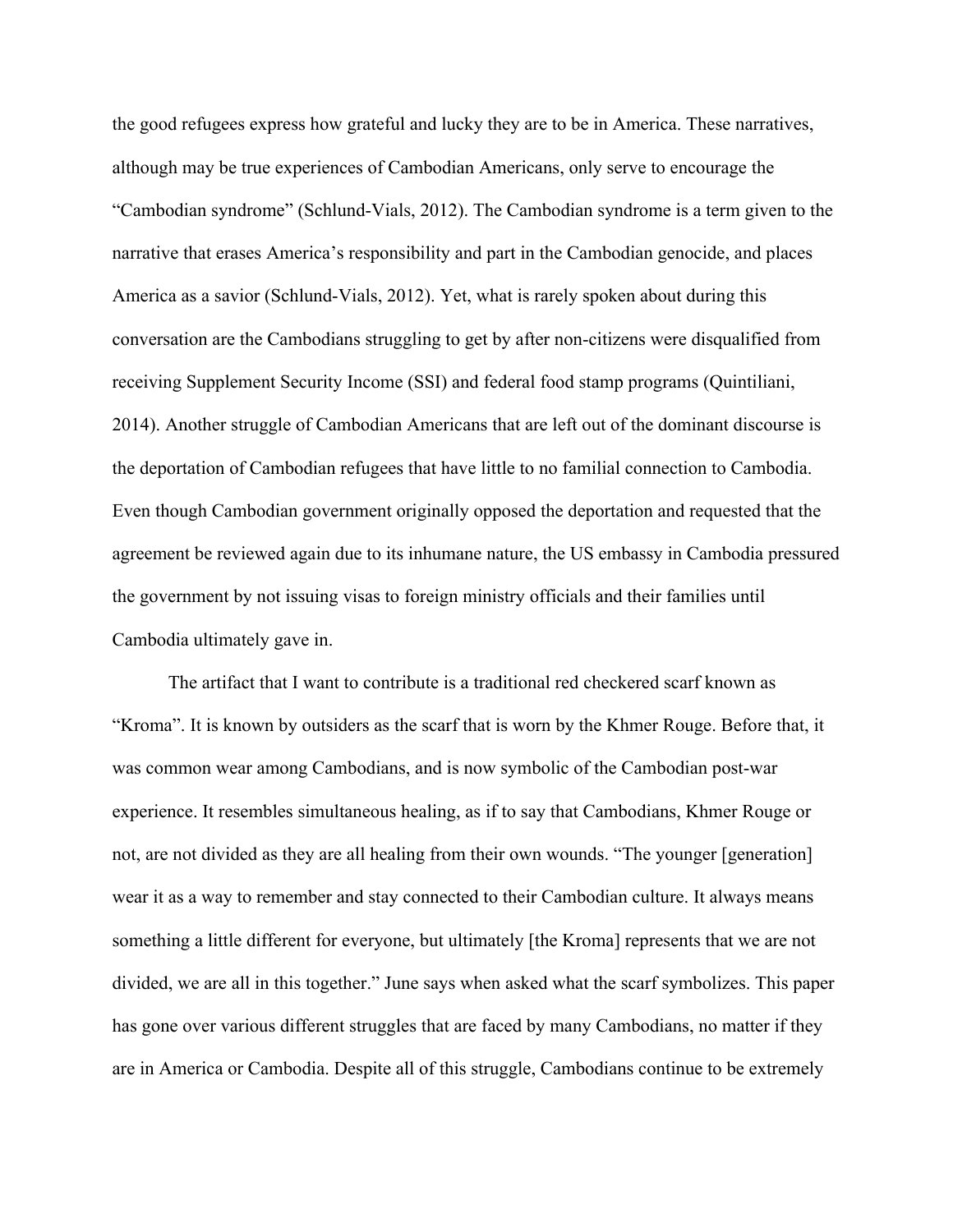resilient and we see the younger generation of Cambodian Americans start to use their own mediums to not only educate others about their experiences, but demand change.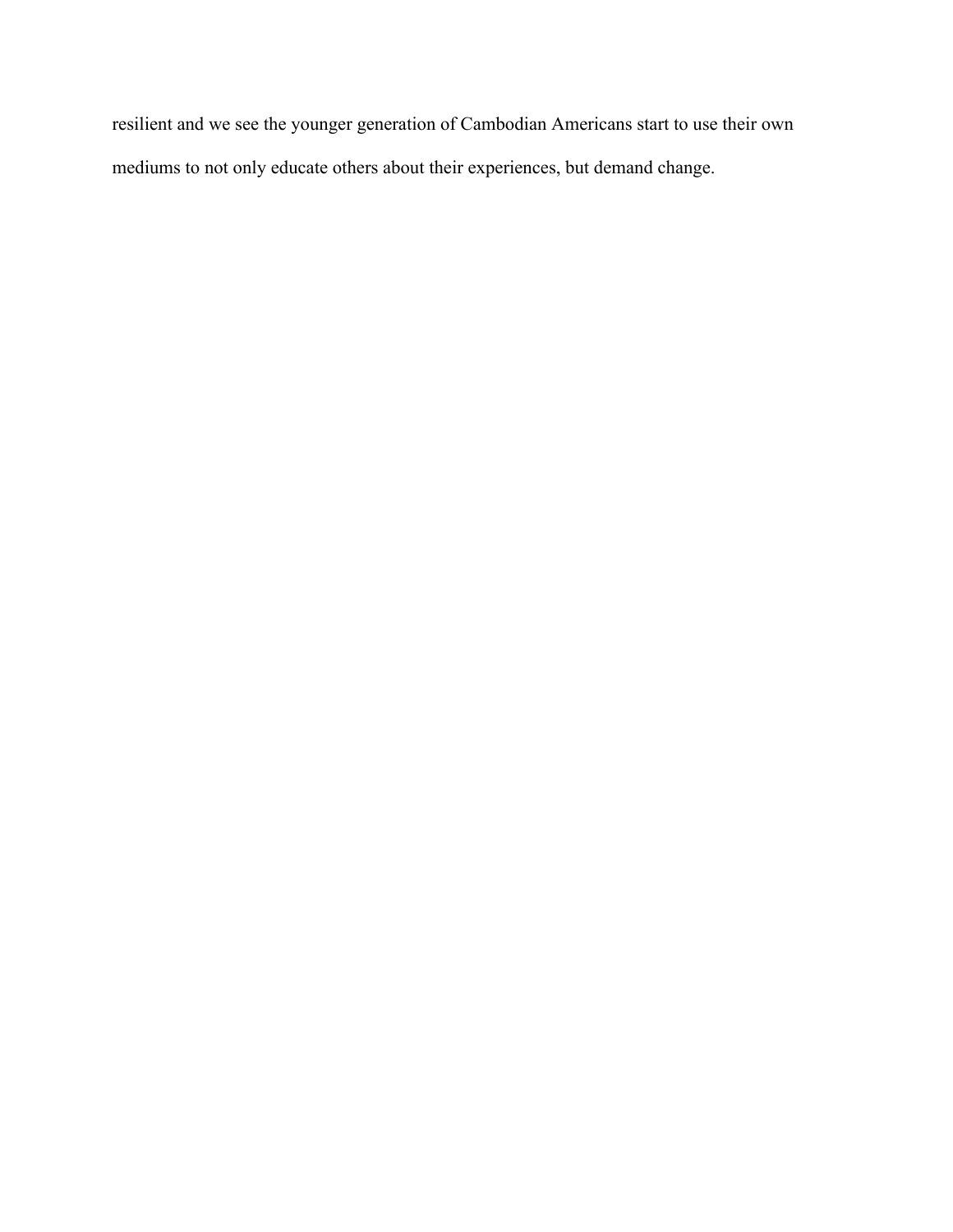## References

- Agger, I. (2015). Calming the mind: Healing after mass atrocity in Cambodia. *Transcultural Psychiatry*, *52*(4), 543–560. https://doi.org/10.1177/1363461514568336
- Bo, J. Y. Personal Interview. 12 November 2018.
- Chigas, G. (2000). The politics of defining justice after the Cambodian genocide. *Journal of Genocide Research*, *2*(2), 245–265. https://doi.org/10.1080/713677600
- Sotheara Chhim. (2014). A place for Baksbat (broken courage) in trauma-based cultural syndrome in Cambodia. *Medical Anthropology*, 32(2), 160-173. https://doi.org/10.1080/01459740.2012.674078
- Davis, P. (1974). *Hearts and Minds*. United States: Warner Bros.
- De Jong, J., I. Komproe, and M. van Ommeren (2003). Common mental disorders in postconflict settings. *The Lancet* 361:2128–2130.
- Espiritu, Y. L. (2005). Thirty years afterWARd: The endings that are not over. *Amerasia Journal*, *31*(2), xiii–xxvi. https://doi.org/10.17953/amer.31.2.v171j838l4455118
- Mydans, S. (2017, December 22). 11 years, \$300 million and 3 convictions: Was the Khmer Rouge tribunal worth it? *The New York Times*. Retrieved from https://www.nytimes.com/2017/04/10/world/asia/cambodia-khmer-rouge-united-nations -tribunal.html
- Quintiliani, K. (2015). A qualitative study of the long term impact of welfare reform on Cambodian American families. *Journal of Southeast Asian American Education and Advancement*, *9*(1). https://doi.org/10.7771/2153-8999.1076
- Schlund-Vials, C. J. (2012). Cambodian American memory work: Justice and the "Cambodian syndrome." *Positions: Asia Critique*, *20*(3), 805–830.